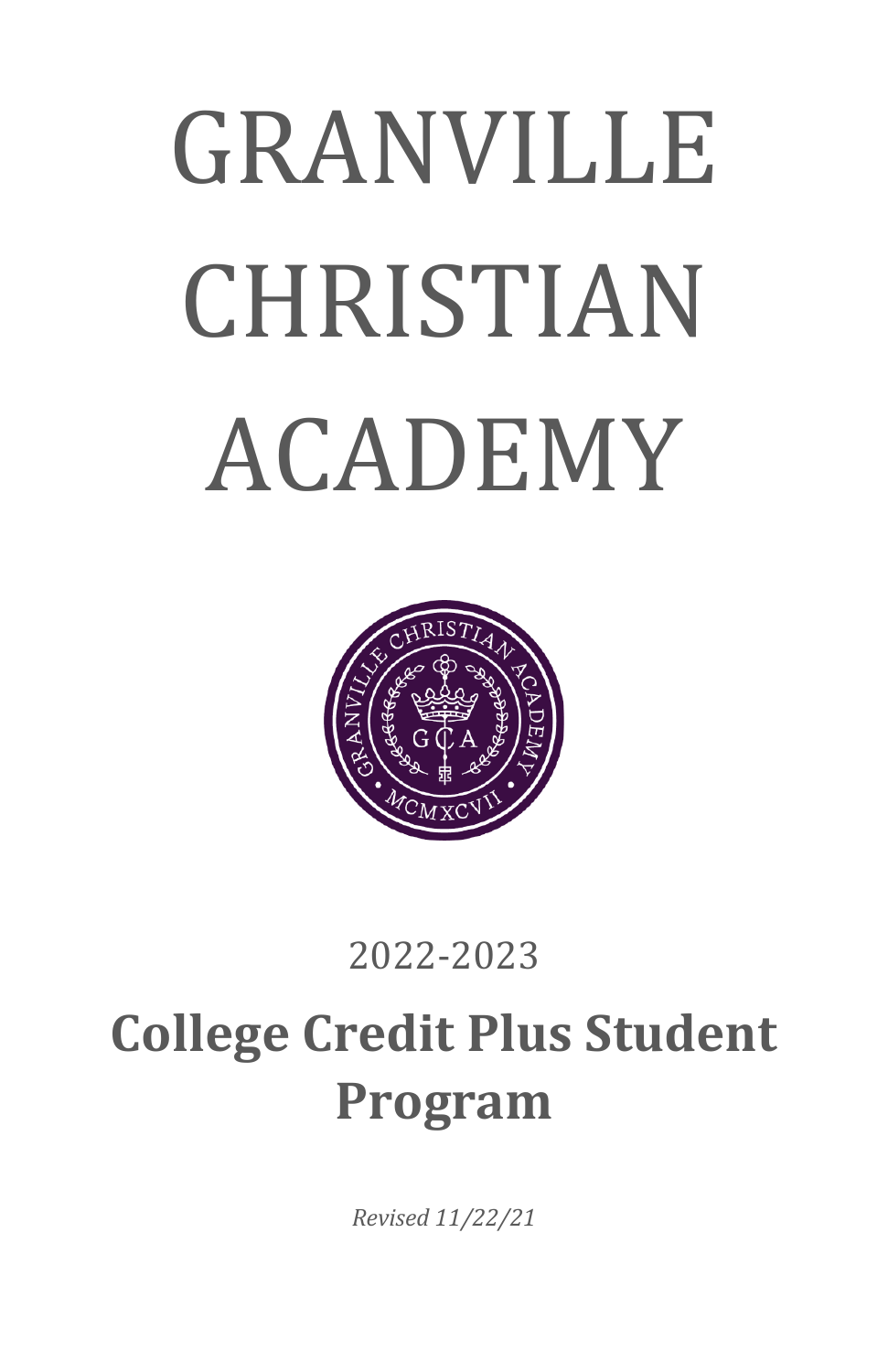*This page is intentionally blank.*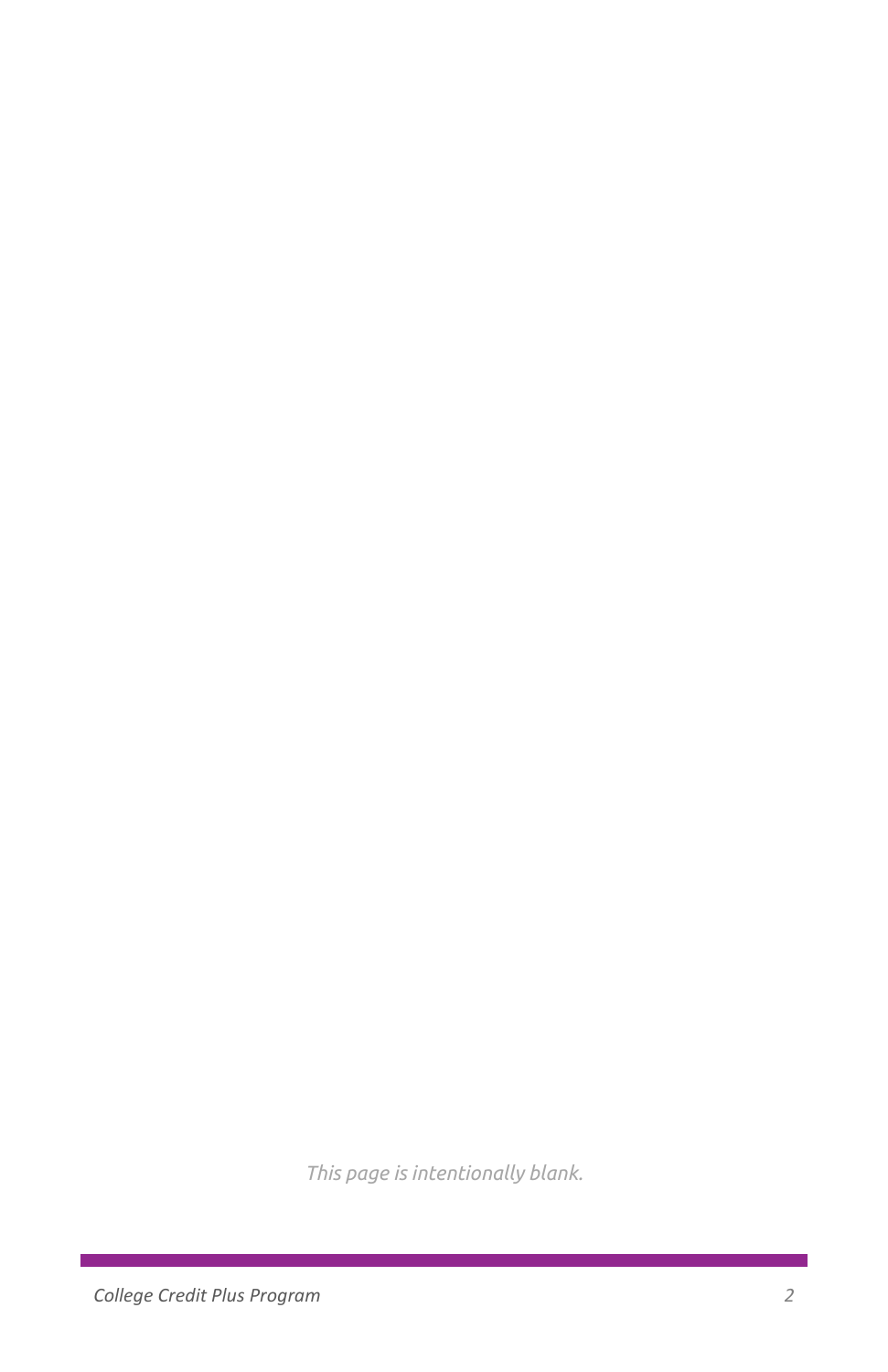### **GCA COLLEGE CREDIT PLUS PROGRAM**

GCA seeks to provide a welcoming environment that provides ample educational opportunities for partnering with families under the shared banner of biblically-based, Kingdom education. Through this partnership, GCAenrolled, full-time students have the opportunity to participate in the GCA College Credit Plus (CCP) Program in accordance with state laws.

While attending GCA is about more than taking a class, it is the whole experience of Christian community, there may be times that a family decides to introduce the college experience to their child during high school. However, GCA would like to state that students are highly encouraged to take the Advanced College Prep (ACP) and Advanced Placement (AP) courses available at GCA, as they often have more depth of discussion and instruction and have proven to be equal or above in academic rigor compared to CCP classes. Any CCP school student interested in attending Granville Christian Academy should apply for admission through the school website [www.granvilleca.org.](http://www.granvilleca.org/) All admission requirements, deadlines, and fees apply.

**ATTENTION: GCA is unable to modify the school class schedule or any planned activity times to accommodate the needs of a CCP student.**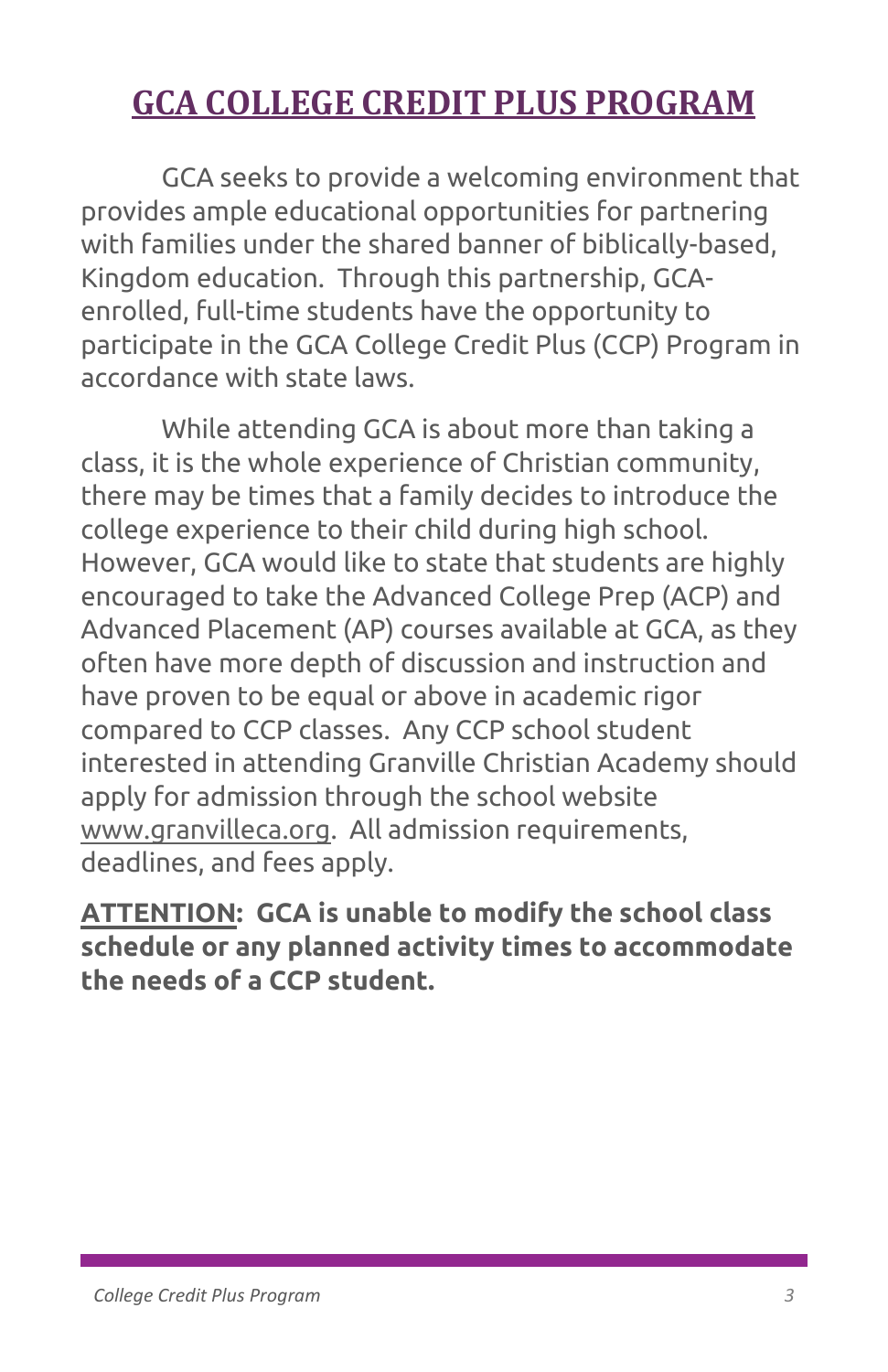#### **DEFINITIONS**

**College Credit Plus (CCP):** Current GCA students enrolled in grades 7-12 for the following school year may enroll in a participating CCP college in order to take college-level courses while still attending Granville Christian Academy. These courses may be taken either during or after regular school hours. CCP courses may also be taken online during study hall periods as space permits. **CCP courses taken off-campus during the school day will need to fit within the pre-determined GCA academic and chapel schedules.**

**CCP College-ready Student:** The state defines a collegeready student as one who is academically, socially, and emotionally ready for the rigors of college. They also emphasize that students taking college classes may be exposed to mature subject matter in these college classes. Students who are college ready are able to be an advocate for their education, are able to understand the needs of their educational pathway, and are able to navigate the CCP process **as well as being self-motivated and able to learn independently**.

**GCA CCP Student:** GCA full-time students who enroll in the CCP program through GCA and receive state funding for CCP classes while taking classes at GCA are defined as GCA CCP students.

**GCA CCP Services:** GCA will provide specified services to GCA students participating in CCP classes. As with any higher education, the student is responsible for his education including communication between schools, checking school email accounts, etc. Consequently, GCA will provide the following services.

1. Hold an initial meeting, sharing the details and due dates included in the CCP process and provide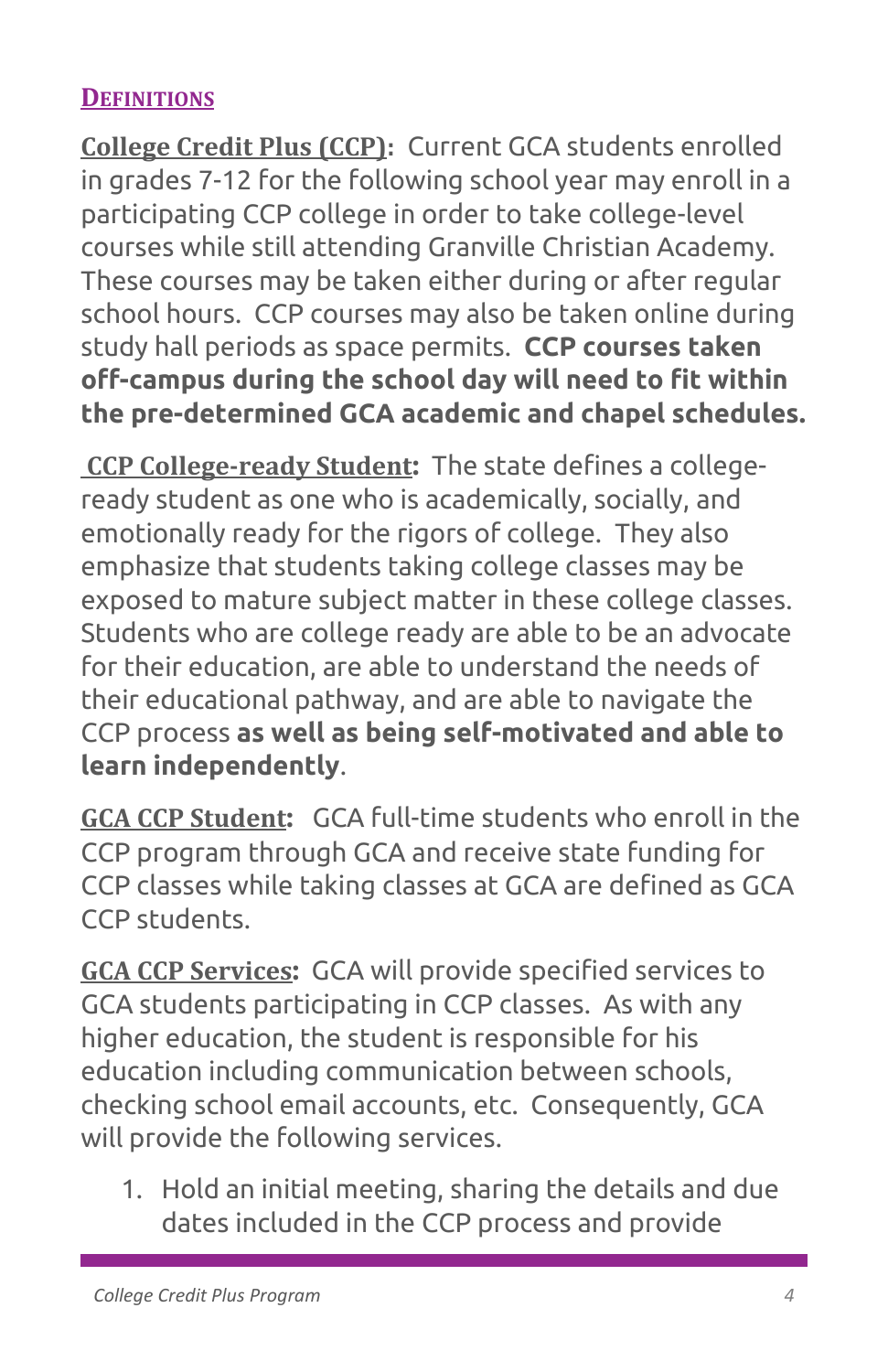counseling during the application process (see the Applying for College Credit Plus section).

- 2. Provide an information packet and access to all forms on the GCA website.
- 3. Meet with students, offering advice concerning appropriate coursework.
- 4. Order and provide text books (when requested with appropriate forms).
- 5. Ensure that all colleges have the current school contact information.
- 6. Ensure that all grades are added to GCA transcripts.

**Acceptable College Programs**: Any accredited Ohio colleges that are participating in the CCP program are approved for consideration. Likewise, any online programs through accredited Ohio colleges are approved for consideration.

**Self-Pay Students:** Students who self-pay to participate in college courses may earn high school and college credit for the same course (with application and administrative preapproval through the GCA Credit-Flex Program). Students who are a Self-Pay will not receive GCA CCP Services except for adding grades to transcripts.

#### **APPLYING FOR COLLEGE CREDIT PLUS**

- 1. Attend an information session held at GCA. If you are unable to attend in person, you MUST review the GCA Slide Presentation on the GCA CCP web page. This session covers the counseling requirement noted in the other forms.
- 2. Submit the GCA Notification of Participation Form to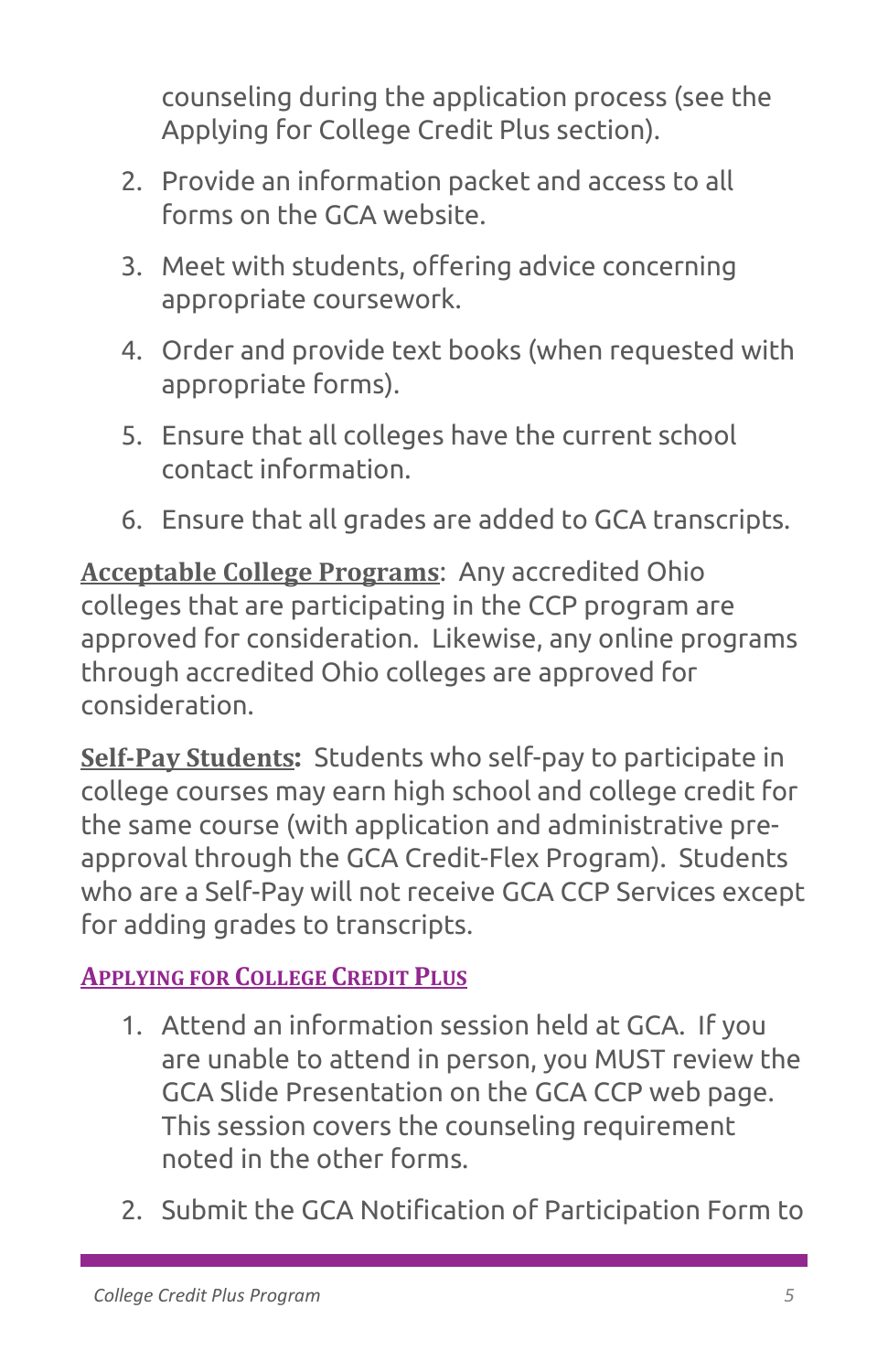the Student Services Coordinator. This form enables GCA to track your progress and send reminders. This form must be completed yearly even if previously a CCP student.

- 3. Apply to the college(s) that you would like to attend. Every college has their own set of acceptance requirements and deadlines. Please plan accordingly.
- 4. Request your transcript be sent to the college(s) to which you have applied. The GCA Transcript Request Form can be found in the GCA MS/HS Office. A verbal request will not be accepted; the form is required. If you have not taken the ACT/SAT, an Accuplacer Test may be required by the college.
- 5. Submit a copy of your college acceptance letter to the Student Services Coordinator. Paper copies or an electronic copy is acceptable.
- 6. Sign up for an OH ID Account to complete the digital Intent to Participate Form and apply for state funding. The OH ID Account (https://ohid.ohio.gov) MUST be completed in the parent's name and NOT the student's name. The deadline to apply for funding & declare intent is April 1, at 5:00 PM.
- 7. Upload a copy of the College Admission Letter(s) to the OH ID Account and be specific when applying for credit hours. Also submit a copy to the Student Services Coordinator.
- 8. Receive a College Credit Plus Funding Notification Letter via the OH ID account in May.
- 9. Submit a copy of your Funding Award Notification Letter to the Student Services Coordinator. If you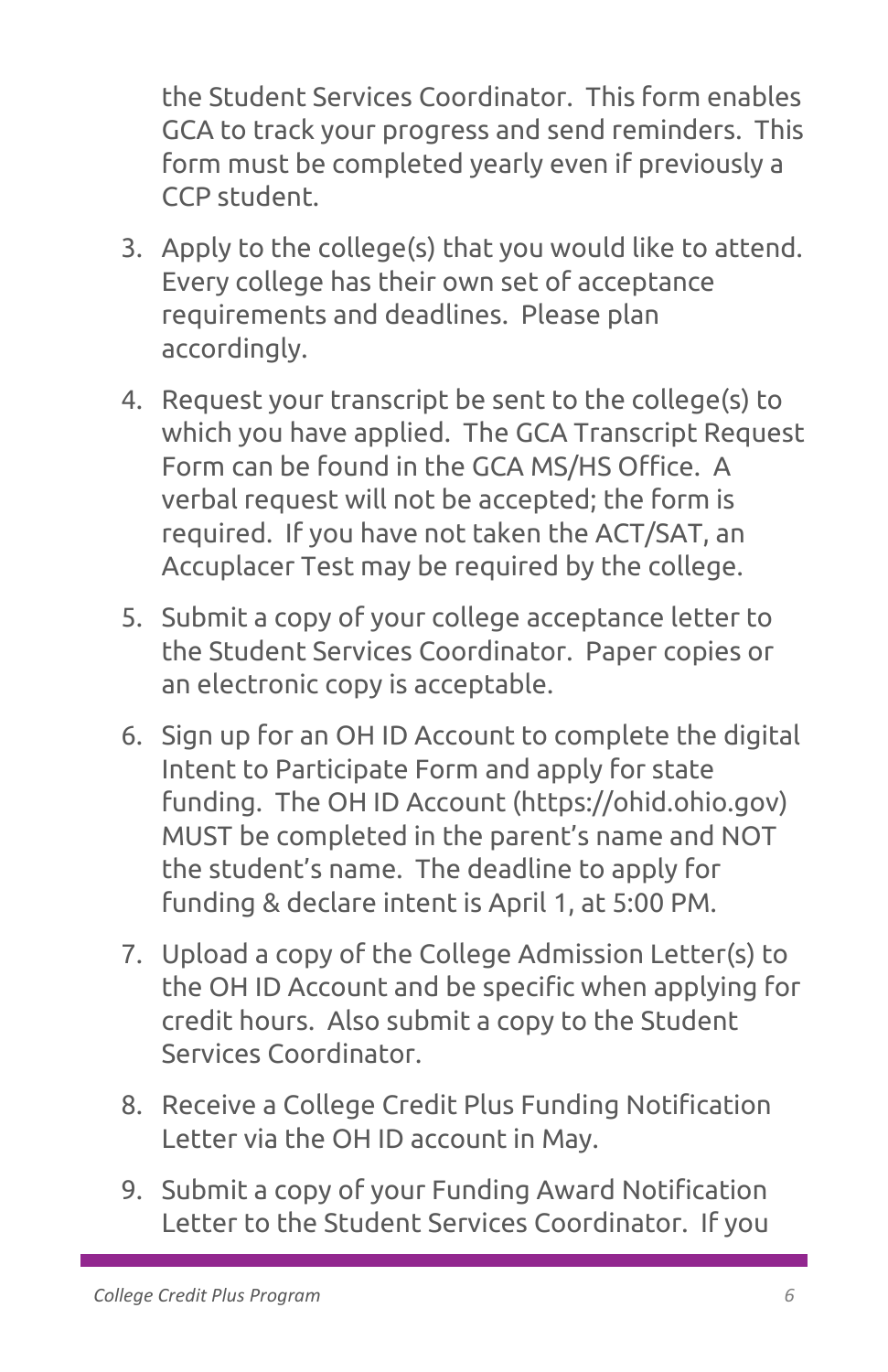do not receive funding, you may take Dual-Credit Courses through a self-funding option. A Credit-Flex Educational Options application is required.

- 10.Register for classes at the college to which you have been accepted.
- 11. Submit the CCP Textbook Request Form to the Student Services Coordinator.

#### **RECEIVING CREDIT AT GCA THROUGH CCP**

- 1. In order to receive credit for coursework completed, an unofficial transcript or an official grade card from the college attended must be submitted to the Student Services Coordinator, and books must be returned. It is the student's responsibility to provide the proper documentation from the college within one week of receiving final grades in order for GCA transcripts to be updated accordingly.
- 2. Failure to meet these requirements may cause the student's high school transcript to be incorrect.
- 3. Credit conversion: three (3) or more college credit hours are equal to one (1) high school credit. Courses with less than three (3) college credit hours will be pro-rated accordingly.
- 4. ODE has established the following specific guidelines for grade reporting CCP course grades. CCP grades will be reported exactly as received from the school attended. CCP classes are weighted on a scale that correlates to the highest level of coursework offered at GCA. If a letter grade is reported, it will be awarded at the highest level of grade; GPA is then calculated according to the GCAcorrelating course: College Prep (4.0), Advanced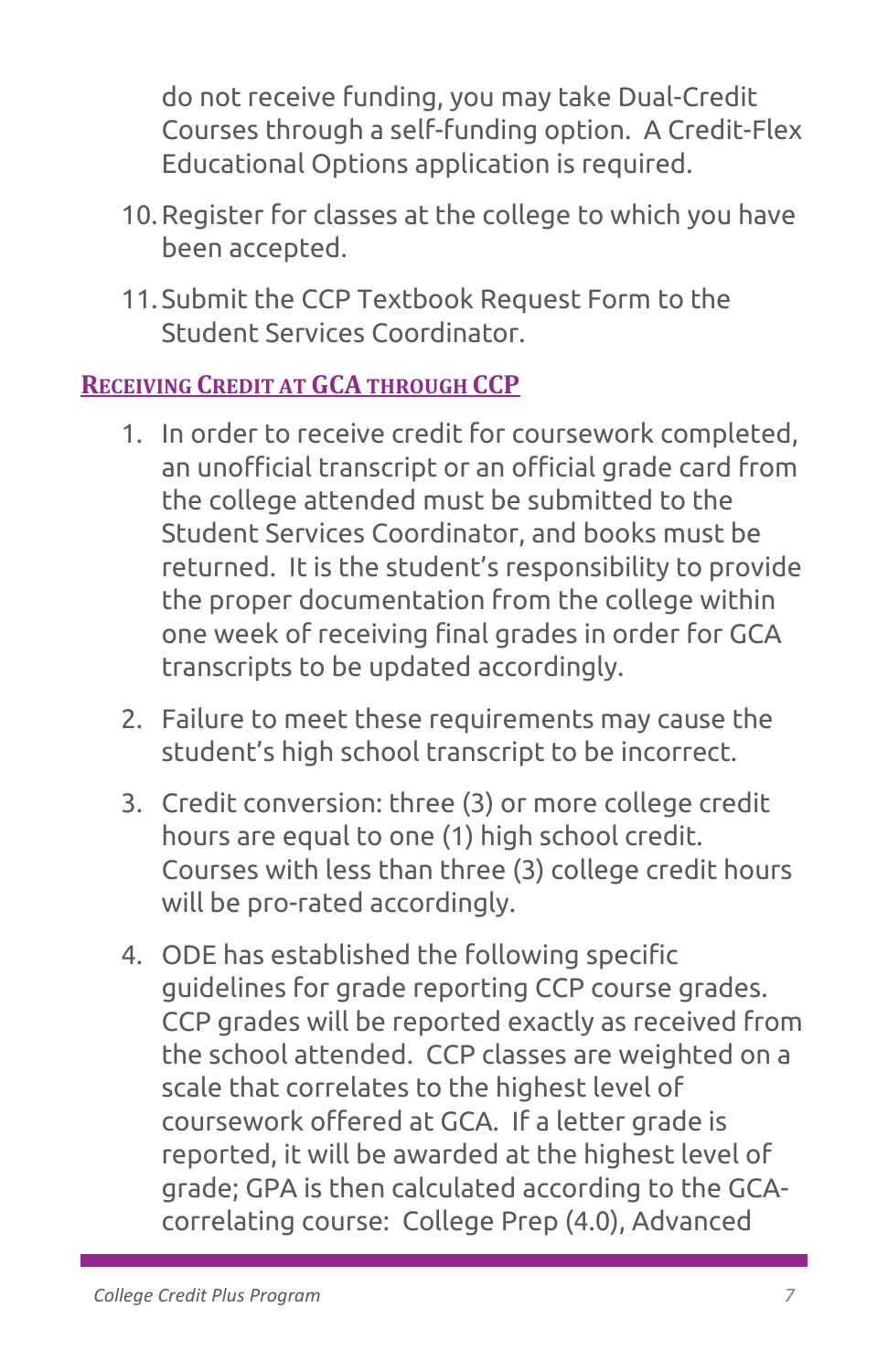College Prep (4.5), or Advanced Placement (5.0).

- 5. Students must submit a copy of their college course schedule to the Student Services Coordinator at the beginning of each semester.
- 6. Students receiving failing grades may be required to reimburse the ODE for the cost of the course. In addition, the failing grade will be recorded on the student's transcript and will affect the student's GPA. Most importantly, these courses are on the permanent college transcript.

#### **ATTENDANCE**

- 1. Students must submit a copy of their college course schedule to the Student Services Coordinator at the beginning of each semester.
- 2. Students must be in attendance at GCA during scheduled classes and approved regular study periods as outlined in the GCA Parent/Student Handbook.
- 3. Students must be in attendance at GCA when chapel and spiritual renewal days are scheduled unless excused by the Principal.
- 4. For students taking classes at another educational institution, the student must sign out from GCA each day at the front desk at the time pre-arranged with the Principal and Student Services Coordinator. The student must attend the CCP class after signing out from GCA. CCP students are taking classes away from GCA, students must sign out of school each day at the front desk at the pre-arranged and preapproved time. If a CCP course is cancelled at the institution of higher education, the CCP student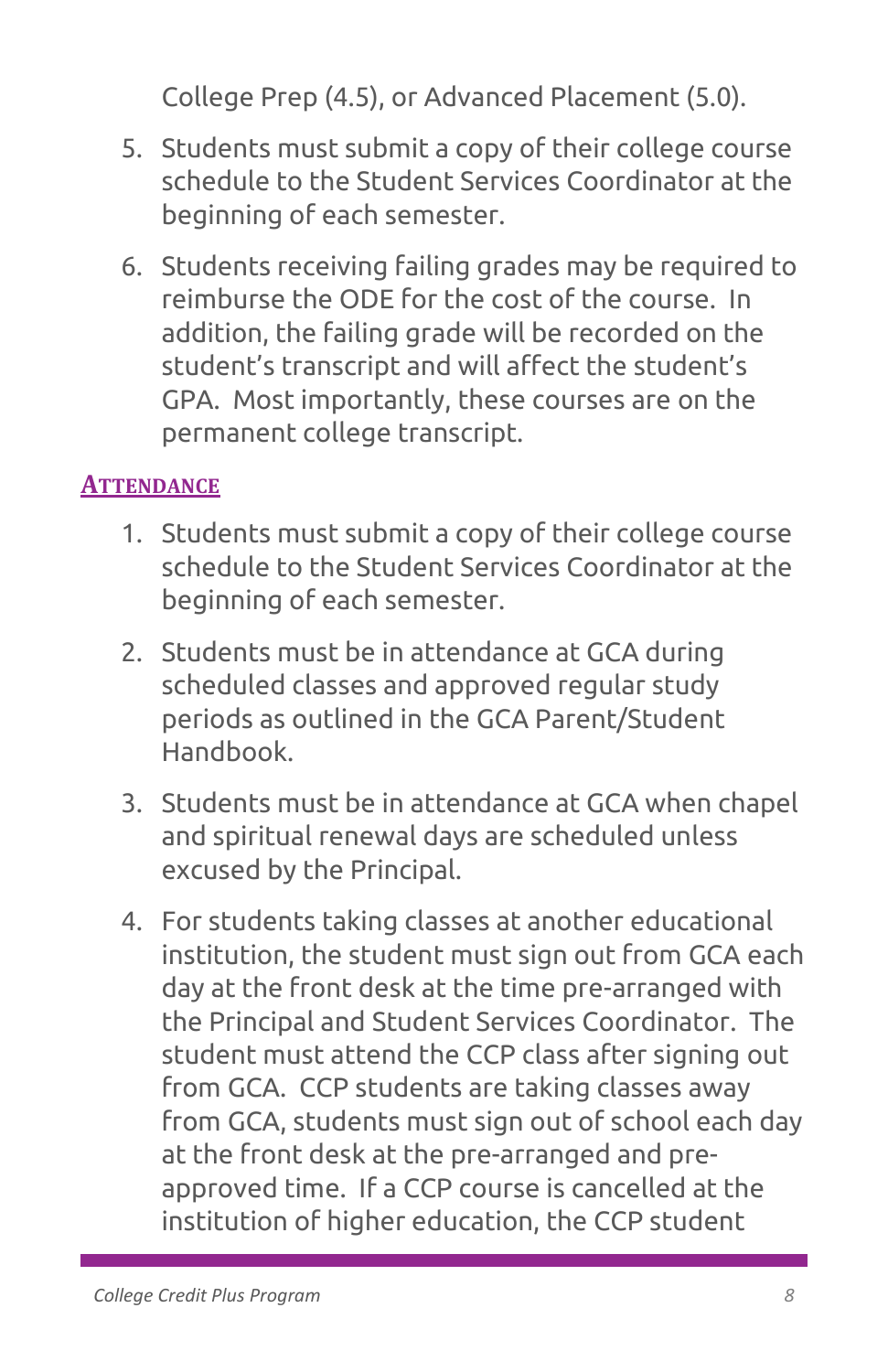should leave GCA at the regularly scheduled time and may not stay on the GCA campus without prior permission from the GCA administration.

5. Students may not be on the GCA campus outside of the agreed-upon schedule (a schedule established with the parent/student/school and agreed upon for the semester) during the school day.

#### **GENERAL REQUIREMENTS**

- 1. The student must meet the graduation requirements of GCA.
- 2. When reviewing college courses prior to scheduling, it is recommended that the courses selected be the same or a higher level of academia as the coursework offered at GCA.
- 3. The student must provide his or her own transportation to the college for on-campus classes.
- 4. Students must remain committed to GCA's Faith Statement and Code of Conduct and will be subject to adherence to the Parent/Student Handbook.
- 5. All CCP students choosing to participate in athletics must ensure that all OHSAA requirements are met.
- 6. It is GCA's policy that GCA's teachers will not be burdened with requests to help students who are taking classes from other educational institutions. Thus, should a student need help with a CCP course, they should use the assistance provided from the educational institution offering the course.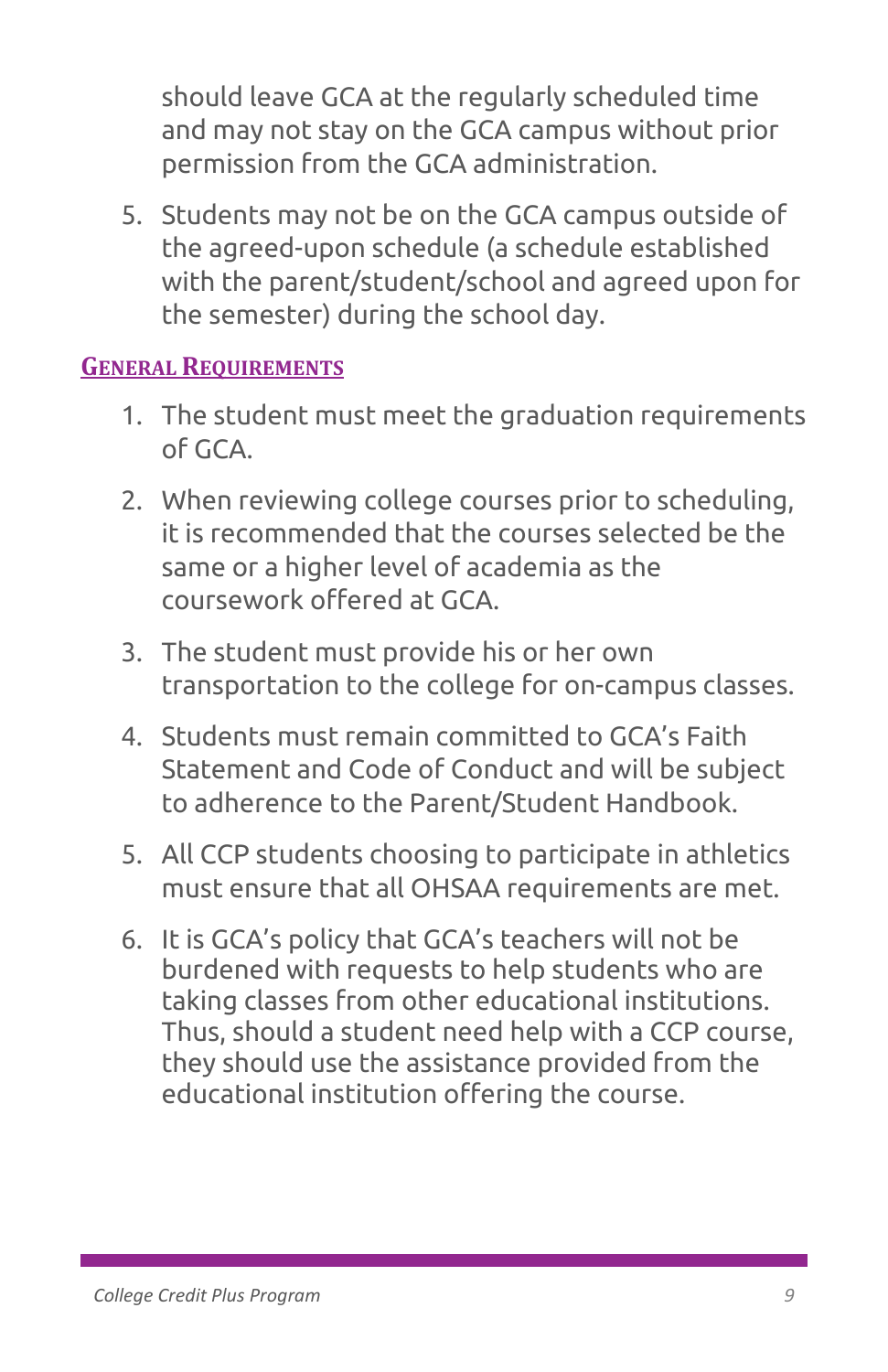#### **FINANCIAL AGREEMENTS**

- 1. Students must be enrolled as a GCA student to receive GCA CCP Services.
- 2. Covered expenses for CCP classes will be approved through the paperwork provided to by the Ohio Department of Education.
- 3. All students attending five (5) or more periods at GCA shall pay the full GCA tuition rate. Senior students taking fewer than five (5) periods must pay the full GCA registration fee and 1/6 of the tuition rate per each class taken at GCA.
- 4. If GCA needs to purchase books for a student, the books remain the property of GCA and must be promptly returned, in a comparable condition to their issuance, upon completion of the course. Should a book become damaged or lost, students will be required to pay restitution to GCA for books (purchased or rented) before the course grade will be added to the transcript.
- 5. Students participating in GCA athletics, clubs, or trips are responsible for all fees and costs.
- 6. Credit will not be awarded and applied to GCA student transcripts until all GCA bills and fees are at a zero balance.
- 7. In the event that the student does not pass the course, financial reimbursement to the Ohio Department of Education will be the family's responsibility. GCA will calculate repayment fee if necessary. This is not regulated by the ODE.
- 8. Parking passes for college campus permits will be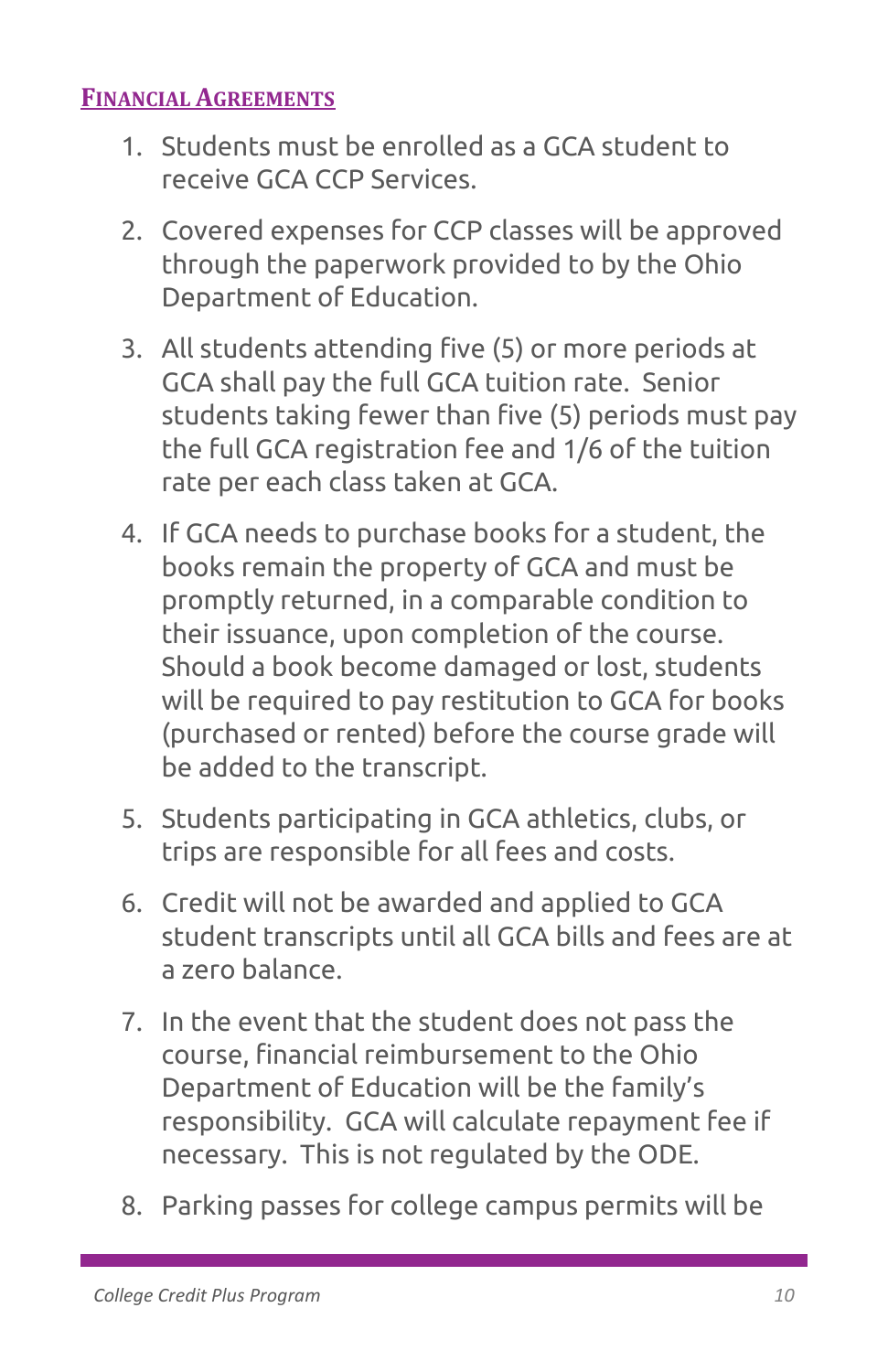the family's responsibility.

#### **DROPPING A CCP COURSE**

- 1. CCP students who decide to drop a CCP course must meet with the Student Services Coordinator to secure a full-time schedule as applicable.
- 2. Students that drop a CCP class are responsible for any costs incurred per the Ohio Department of Education.
- 3. Any graduation requirement courses not completed and not scheduled during their normal class offering must be made up through an approved organization and at the student's expense.

**GCA reserves the right to adjust the GCA College Credit Plus Program.**